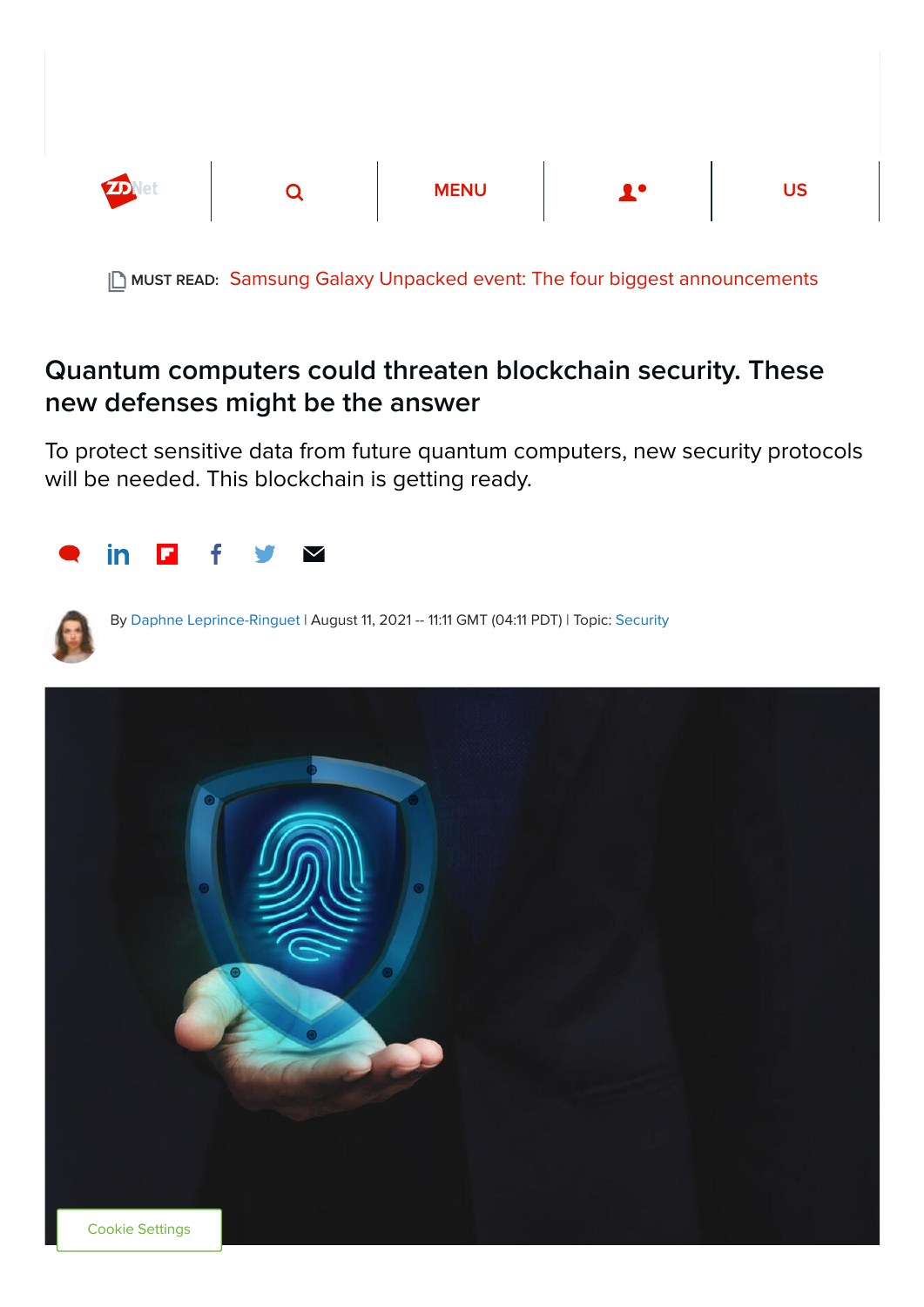## Image: Shutterstock

It might be only a matter of time before quantum computers crack the cryptography keys that support sensitive data and cryptocurrencies on blockchain networks. Now quantum [software company Cambridge Quantum \(CQ\) says it has developed a "quantum-safe"](https://arxiv.org/abs/2106.06640) method (https://arxiv.org/abs/2106.06640) that could future-proof any blockchain by making the system invulnerable to quantum attacks.

# QUANTUM COMPUTING

[Quantum computers are coming. Get ready for them to change everything](https://www.zdnet.com/article/quantum-computers-are-coming-get-ready-for-them-to-change-everything/) (https://www.zdnet.com/article/quantum-computers-are-coming-get-ready-for-them-to-change-everything/)

[What is quantum computing today? The how, why, and when of a paradigm shift](https://www.zdnet.com/article/what-is-quantum-computing-understanding-the-how-why-and-when-of-quantum-computers/) (https://www.zdnet.com/article/what-is-quantum-computing-understanding-the-how-why-and-when-of-quantum-computers/)

[Quantum supremacy 'milestone' achieved by light-emitting quantum computer](https://www.zdnet.com/article/quantum-supremacy-milestone-achieved-by-light-emitting-quantum-computer/) (https://www.zdnet.com/article/quantum-supremacy-milestone-achieved-by-light-emitting-quantum-computer/)

[What CIOs need to know about quantum computing \(free PDF\)](https://www.zdnet.com/article/what-cios-need-to-know-about-quantum-computing-free-pdf/) (https://www.zdnet.com/article/what-ciosneed-to-know-about-quantum-computing-free-pdf/)

[What classic software developers need to know about quantum computing \(TechRepublic\)](https://www.techrepublic.com/article/what-classic-software-developers-need-to-know-about-quantum-computing/?ftag=CMG-01-10aaa1b) (https://www.techrepublic.com/article/what-classic-software-developers-need-to-know-about-quantum-computing/?ftag=CMG-01-10aaa1b)

CQ partnered with the Inter-American Development Bank (IDB) and its innovation laboratory IDB Lab, which has been actively investing in blockchain technology to support social and economic applications in Latin America and the Caribbean.

Specifically, IDB Lab [has developed LACChain](https://www.lacchain.net/home) (https://www.lacchain.net/home), a blockchain platform leveraged by more than 50 organizations in the region for use cases ranging from cross-border e-money payments to exchanging data between different countries' customs administrations.

[SEE: What is quantum computing? Everything you need to know about the strange world](https://www.zdnet.com/article/what-is-quantum-computing-everything-you-need-to-know-about-the-strange-world-of-quantum-computers/) of quantum computers (https://www.zdnet.com/article/what-is-quantum-computing-everything-you-need-toknow-about-the-strange-world-of-quantum-computers/)

CQ implemented a quantum-safe security layer to LACChain that has made the system  $s<sup>i</sup>$  Cookie Settings quantum computers. Cookie Settings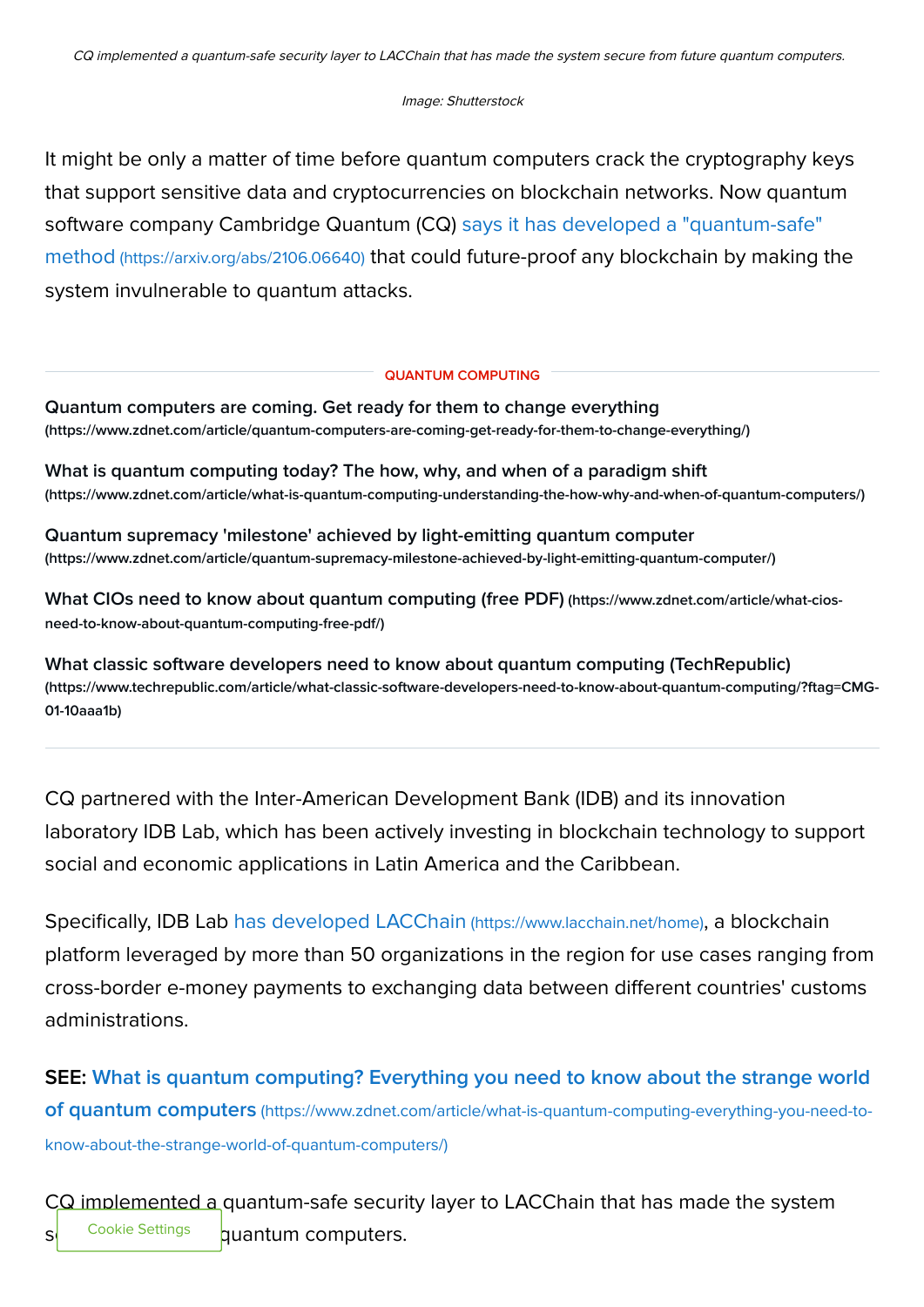To do so, CQ deployed its own commercially available platform to protect against quantum threats, called IronBridge, to LACChain.

Blockchain's vulnerability to quantum computers comes from its extensive reliance on cryptography.



(https://adclick.g.doubleclick.net/pcs/click%253Fxai%253DAKAOjstrRkbpblVDFbaYP\_LkxGk5kM-Oezwd38fL2MeELBEYUjcqgCXAdG109twS6dpWwk36HTLCYpZ0DUwG06hCXrkP7CMNsd48dPv-XGqDGQb04UHNv2EWeAoTie5Hd3d9t-C9n3fWjSXFyAFE2Xb\_lZ8SHwxkyoMF3svm6iqrj-

YmnW1iTAIq7BrGuQxKUe1MRy0GFXkQcflB2zQflF3vbhipvBHVAo2boP6RA-sX3VdsSaNWtRY\_DtN-[4qV5bLC6jcwAUC5qaCf\\_yZ9puefGu55CD5CjK4H9MQGlYu11hqmRajM\\_1XAP2XmLRiJGLpWleic16Q%2526sig%253DCg0A](https://adclick.g.doubleclick.net/pcs/click%253Fxai%253DAKAOjstrRkbpblVDFbaYP_LkxGk5kM-Oezwd38fL2MeELBEYUjcqgCXAdG109twS6dpWwk36HTLCYpZ0DUwG06hCXrkP7CMNsd48dPv-XGqDGQb04UHNv2EWeAoTie5Hd3d9t-C9n3fWjSXFyAFE2Xb_lZ8SHwxkyoMF3svm6iqrj-YmnW1iTAIq7BrGuQxKUe1MRy0GFXkQcflB2zQflF3vbhipvBHVAo2boP6RA-sX3VdsSaNWtRY_DtN-4qV5bLC6jcwAUC5qaCf_yZ9puefGu55CD5CjK4H9MQGlYu11hqmRajM_1XAP2XmLRiJGLpWleic16Q%2526sig%253DCg0ArKJSzDSiggbtArb6EAE%2526fbs_aeid%253D%255Bgw_fbsaeid%255D%2526urlfix%253D1%2526adurl%253Dhttps://lnk.techrepublic.com/redir?edition=en&ursuid=&devicetype=desktop&pagetype=&assettitle=&assettype=&topicguid=&viewguid=eb2e4e82-b202-4e55-be58-5dd0aff3f187&docid=33171684&promo=1065&ftag_cd=TRE-00-10aaa4f&spotname=dfp-in-article&destUrl=https%253A%252F%252Fwww.techrepublic.com%252Fresource-library%252Fdownloads%252F6-tips-for-structuring-after-hours-service-support%252F%253Fpromo%253D1065%2526cval%253Ddfp-in-article%2526source%253Dzdnet%2526tid%253D1108212150455442674%2523ftag%253DRSS56d97e7&ctag=medc-proxy&siteId=&rsid=cnetzdnetglobalsite&sl=&sc=us&assetguid=&q=&cval=33171684;1065&ttag=&bhid=&poolid=100&tid=1108212150455442674) edition=en&ursuid=&devicetype=desktop&pagetype=&assettitle=&assettype=&topicguid=&viewguid=eb2e4e82-b202-4e55 be58-5dd0aff3f187&docid=33171684&promo=1065&ftag\_cd=TRE-00-10aaa4f&spotname=dfp-inarticle&destUrl=https%253A%252F%252Fwww.techrepublic.com%252Fresource-library%252Fdownloads%252F6-tips-forstructuring-after-hours-service-support%252F%253Fpromo%253D1065%2526cval%253Ddfp-inarticle%2526source%253Dzdnet%2526tid%253D1108212150455442674%2523ftag%253DRSS56d97e7&ctag=medc-

The technology, also called a distributed ledger, is essentially a computational system in which information is securely logged, shared and synchronized among a network of participants. The system is dynamically updated through messages called transactions, and each participant can have a verified copy of the system's current state and of its entire transaction history.

For this type of decentralized data-sharing system to work requires strict security protocols – not only to protect the information and communications in the blockchain, which are often sensitive, but also to confirm the identity of participants, for example thanks to digital signatures.

These protocols, for now, rely on classical cryptography keys, which transform information into an unreadable mush for anyone but the intended recipients. Cryptography keys are used to encrypt data – data that can in turn only be read by someone who owns the right key to decode the message.

The strength of encryption, therefore, depends on how difficult it is for a malicious actor to decode the key; and to make life harder for hackers, security protocols currently rely on algorithms such as RSA or the digital signature algorithm to generate cryptography keys that are as complex as possible. Those keys, in principle, can only be cracked by crunching  $\frac{1}{2}$  Cookie Settings **Ints of numbers.** Cookie Settings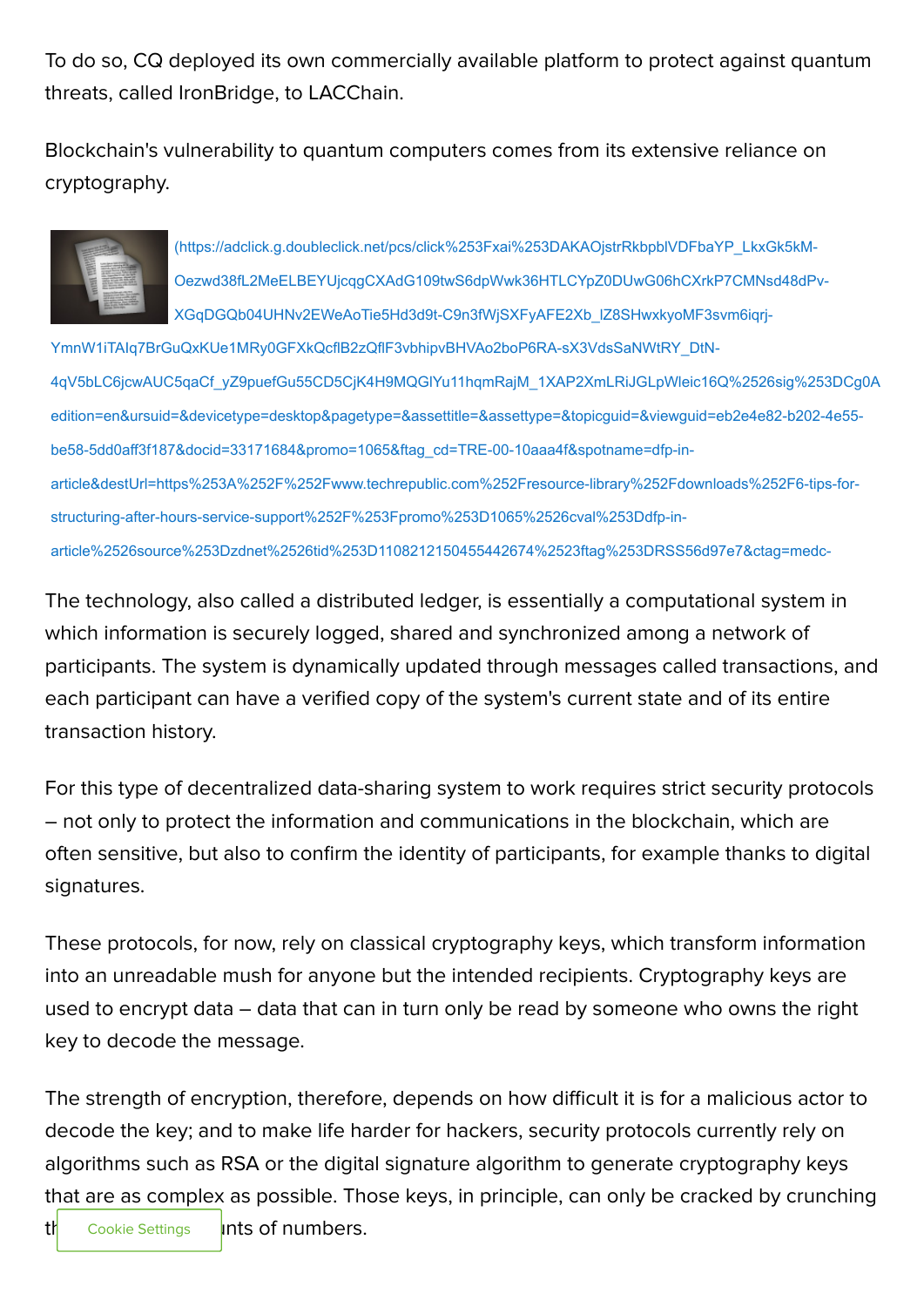This is why most current cryptography protocols are too hard to decode – at least with a classical computer. But quantum computers, which are expected to one day possess exponential compute power, could eventually crack all of the security keys that are generated by the most established classical algorithms.

[Quantum computers are still an emergent technology, and they are nowhere near mature](https://www.zdnet.com/article/quantum-computers-could-one-day-reveal-all-of-our-secrets/) enough to reveal any secrets just yet (https://www.zdnet.com/article/quantum-computers-could-one-dayreveal-all-of-our-secrets/). But scientists have already identified some quantum algorithms, namely Shor's algorithm, which have the potential to eventually break existing security protocols.

[SEE: Supercomputers are becoming another cloud service. Here's what it means](https://www.zdnet.com/article/supercomputers-are-becoming-another-cloud-service-heres-what-it-means/) (https://www.zdnet.com/article/supercomputers-are-becoming-another-cloud-service-heres-what-it-means/)

Alexander Lvovsky, professor at the department of physics at the University of Oxford, says that quantum computers, therefore, pose a threat to blockchain security processes like digital signatures.

"By using Shor's algorithm, a quantum attacker is able to calculate the private key of a user on the basis of their signed message, which is impossible to do with classical computers, and in this way, impersonate any party they want," Lvovsky tells ZDNet.

Quantum computers in the hands of a hacker could have dramatic consequences for the critical information that is currently stored. For example, hundreds of billions of dollars denominated in cryptocurrencies rely on blockchain ledgers, and the World Economic [Forum estimates that 10% of GDP may be stored in blockchains by 2027](http://www3.weforum.org/docs/WEF_GAC15_Technological_Tipping_Points_report_2015.pdf#page=24) (http://www3.weforum.org/docs/WEF\_GAC15\_Technological\_Tipping\_Points\_report\_2015.pdf#page=24).

[This could one day be at risk from quantum attacks. Recent analysis by Deloitte estimates](https://www2.deloitte.com/nl/nl/pages/innovatie/artikelen/quantum-computers-and-the-bitcoin-blockchain.html) that a quarter of all bitcoins could be stolen with a quantum attack (https://www2.deloitte.com/nl/nl/pages/innovatie/artikelen/quantum-computers-and-the-bitcoin-blockchain.html), which currently represents over \$40 billion.

CQ and IDB, therefore, teamed up in an effort to deploy what is known as "post-quantum cryptography" to the blockchain – a form of cryptography that is adapted to a world in which quantum computers are no longer a thing of the future.

There are various ways to address post-quantum cryptography, but all approaches essentially cookie Settings of making cryptography keys harder to crack, even for quantum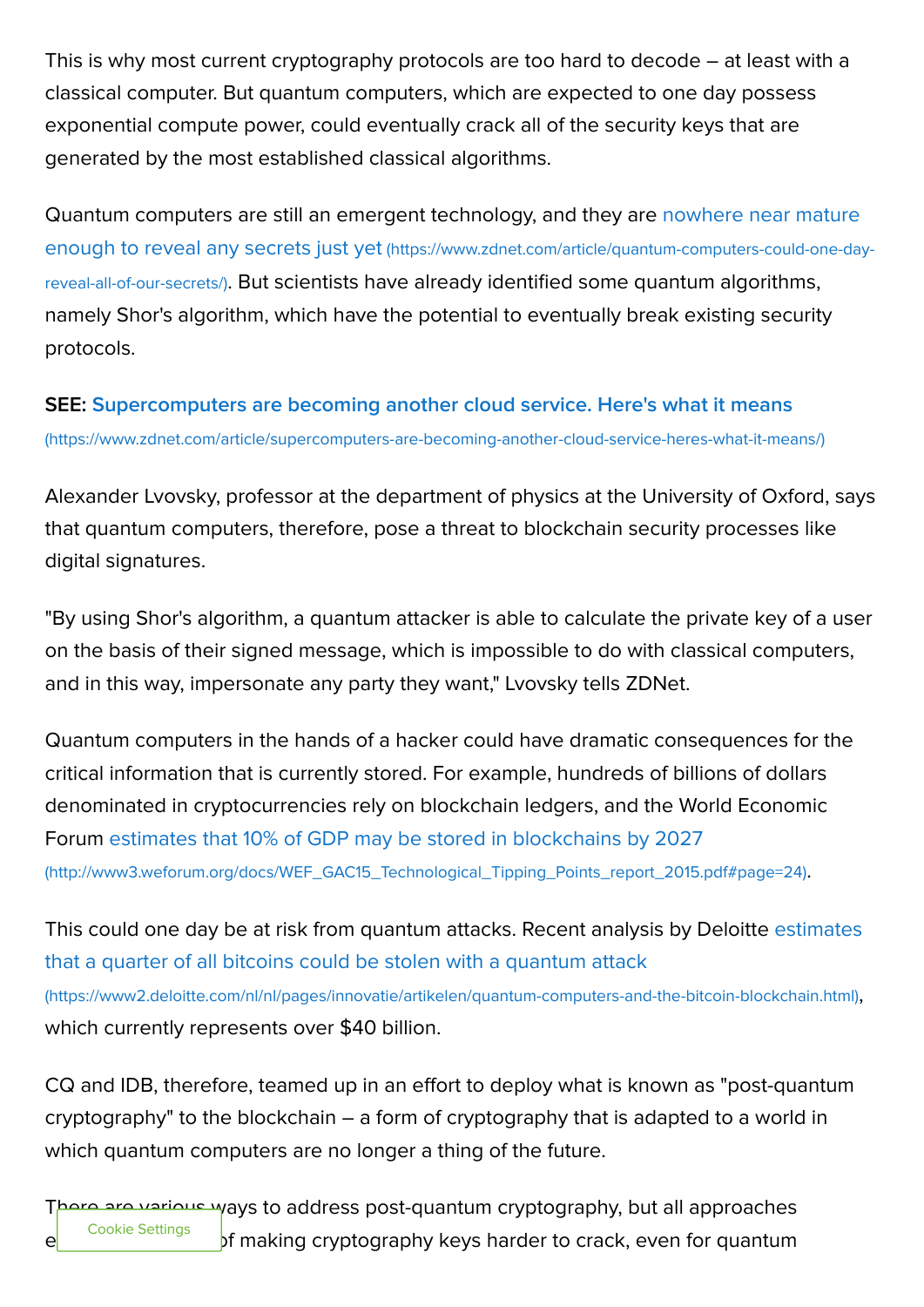computers. To do so requires an extra dose of randomness, or entropy. A key that is generated purely randomly, indeed, is much harder to decode than one that is the product of a mathematical operation – which can be reverse-engineered by a powerful computer.

And while classical algorithms rely on mathematics, quantum computers can harness a special, non-deterministic property of quantum mechanics to generate this true randomness. CQ has leveraged this to create the IronBridge platform, which taps those quantum processes to create random numbers and make extra secure cryptography keys.

#### **SECURITY**

[Kaseya ransomware attack: What you need to know](https://www.zdnet.com/article/updated-kaseya-ransomware-attack-faq-what-we-know-now/) (https://www.zdnet.com/article/updated-kaseyaransomware-attack-faq-what-we-know-now/)

[Surfshark VPN review: It's cheap, but is it good?](https://www.zdnet.com/article/surfshark-vpn-review/) (https://www.zdnet.com/article/surfshark-vpn-review/)

The best browsers for privacy [\(https://www.zdnet.com/article/best-browser-for-privacy/\)](https://www.zdnet.com/article/best-browser-for-privacy/)

Cyber security 101: Protect your privacy [\(https://www.zdnet.com/article/online-security-101-how-to-protect-your](https://www.zdnet.com/article/online-security-101-how-to-protect-your-privacy-from-hackers-spies-and-the-government/)privacy-from-hackers-spies-and-the-government/)

[The best antivirus software and apps](https://www.zdnet.com/article/best-antivirus/) (https://www.zdnet.com/article/best-antivirus/)

[The best VPNs for business and home use](https://www.zdnet.com/article/best-vpn/) (https://www.zdnet.com/article/best-vpn/)

The best security keys for 2FA [\(https://www.zdnet.com/article/best-security-key/\)](https://www.zdnet.com/article/best-security-key/)

[How victims who pay the ransom encourage more attacks \(ZDNet YouTube\)](https://www.youtube.com/watch?v=jGqHliuqWmc) (https://www.youtube.com/watch?v=jGqHliuqWmc)

IronBridge was successfully used in LACChain to protect communications as well as to secure digital signatures. "LACChain blockchain was an ideal target for keys generated by our IronBridge platform," says Duncan Jones, head of quantum cybersecurity at CQ. "Only keys generated from certified quantum entropy can be resistant to the threat of quantum computing."

# [SEE: Bigger quantum computers, faster: This new idea could be the quickest route to real](https://www.zdnet.com/article/quantum-computing-this-new-approach-could-be-the-fastest-path-to-real-applications/#link=%7B%22role%22:%22standard%22,%22href%22:%22https://www.zdnet.com/article/quantum-computing-this-new-approach-could-be-the-fastest-path-to-real-applications/%22,%22target%22:%22%22,%22absolute%22:%22%22,%22linkText%22:%22%3Cstrong%3EBigger%20quantum%20computers,%20faster:%20This%20new%20idea%20could%20be%20the%20quickest%20route%20to%20real%20world%20apps%3C/strong%3E%22%7D)

world apps (https://www.zdnet.com/article/quantum-computing-this-new-approach-could-be-the-fastest-pathto-real-

applications/#link=%7B%22role%22:%22standard%22,%22href%22:%22https://www.zdnet.com/article/quantumcomputing-this-new-approach-could-be-the-fastest-path-to-real-

applications/%22,%22target%22:%22%22,%22absolute%22:%22%22,%22linkText%22:%22%3Cstrong%3EBigger%2 Cookie Settings